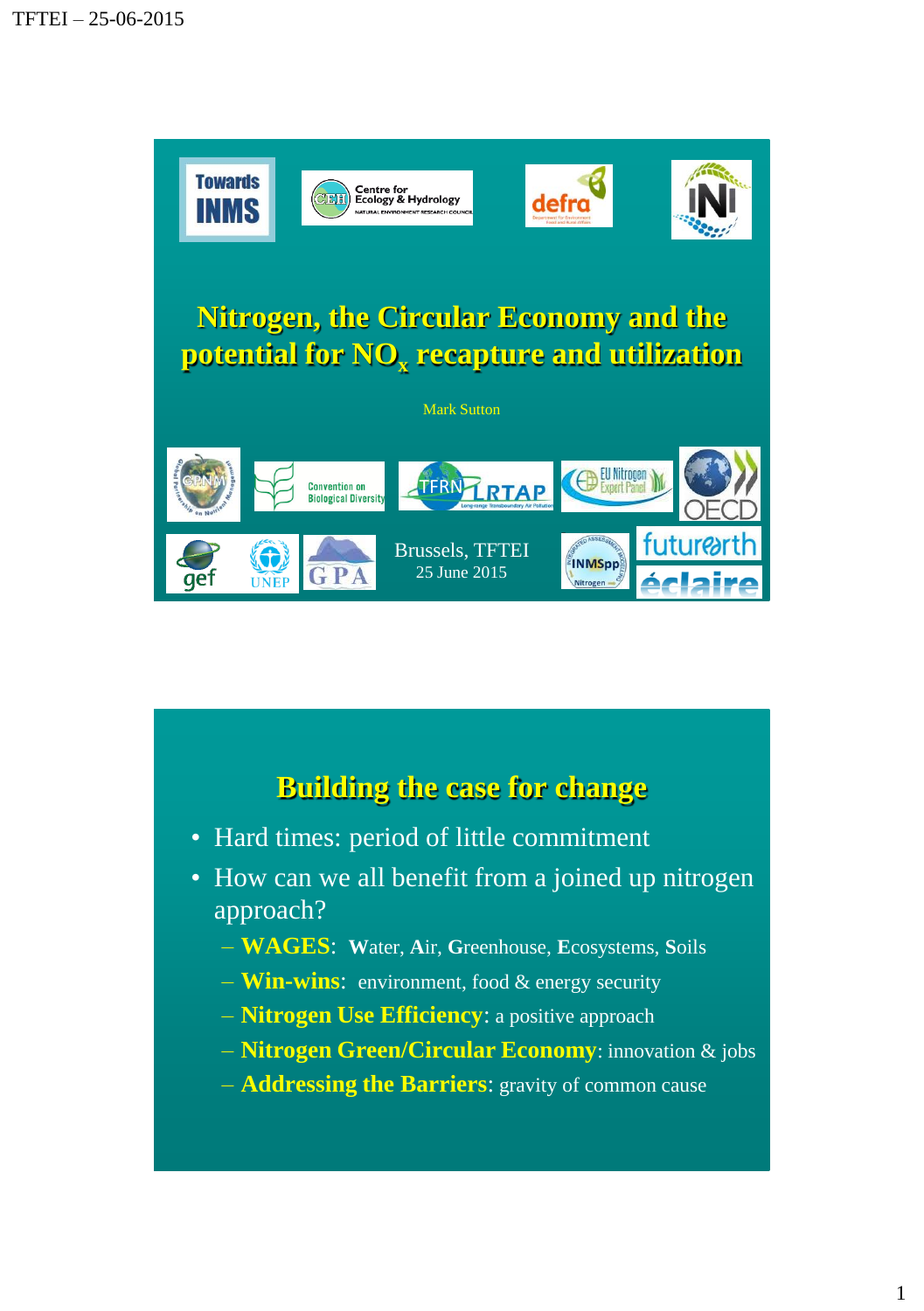

## **Task Force on Reactive Nitrogen Key Topics**

- Mitigation of **agricultural nitrogen**, with special attention to ammonia. (*Ammonia Framework Code*)
- Development of regional **nitrogen budgets** to inform full N optimization strategies
- Assessment of the relationships between **nitrogen and food** choices
- Awareness and knowledge building on **nitrogen in EECCA** countries.
- **Catalytic activity** on nitrogen for use by other bodies outside the convention.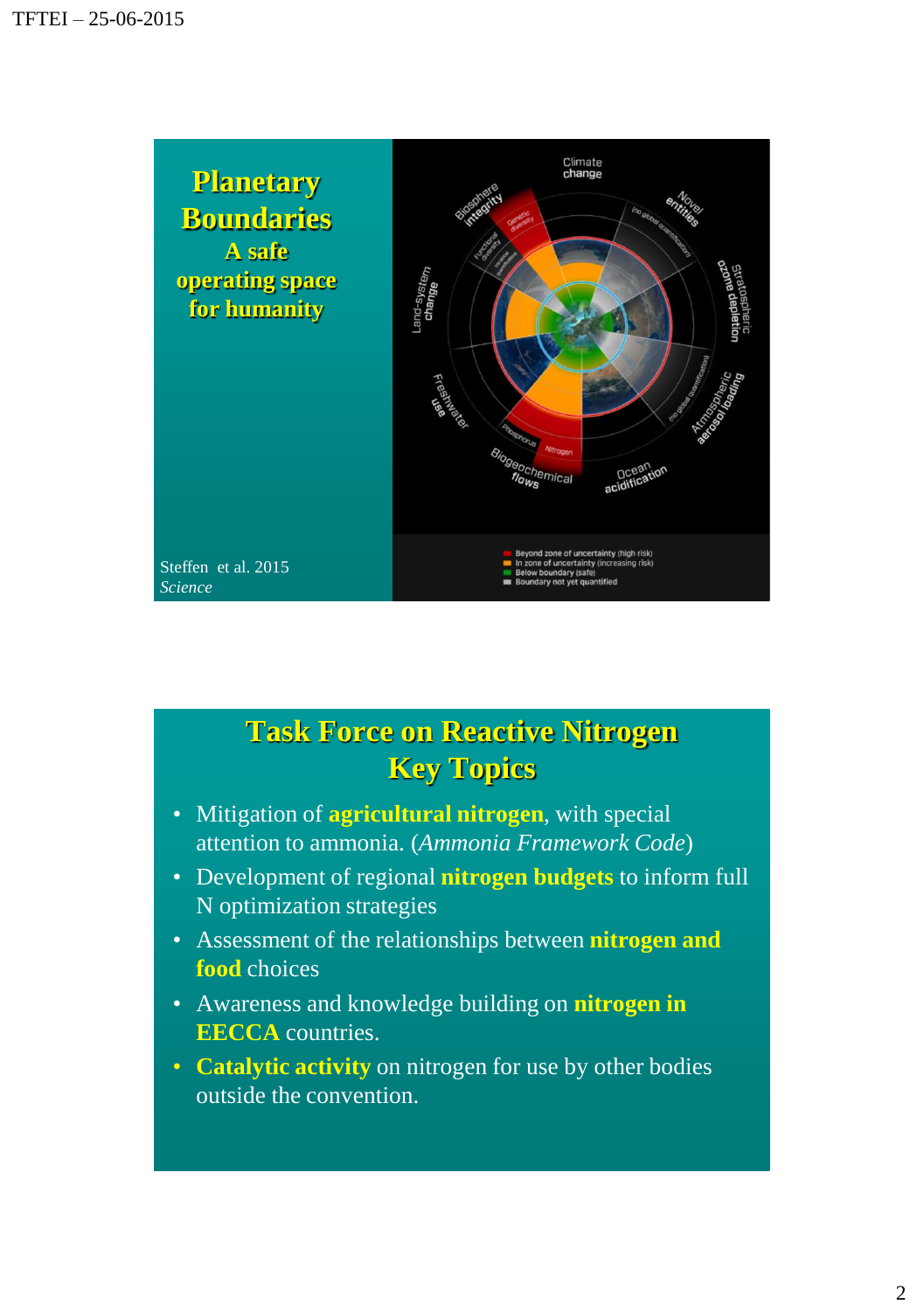

## **Options for Ammonia Mitigation**

Guidance from the UNECE Task Force on Reactive Nitrogen



## **Ammonia Framework Code Lessons from the Edinburgh Workshop**

- A. General consensus that it is doable. Range of measures; BAT included; voluntary approach
- B. Confusion over the term 'code' for some countries (=measures here are voluntary)
- C. Having a National Ammonia Code is mandatory (<**10 of 25** signatory countries have done it)
- D. Framework Code a support for countries to make or update their National Ammonia Code
- **EB adopted it Dec 2014 & now published (May 2015)**

United Nations Economic Commission for Eu<br>Framework Code for<br>Good Agricultural Practice<br>for Reducing Ammonia Emissions

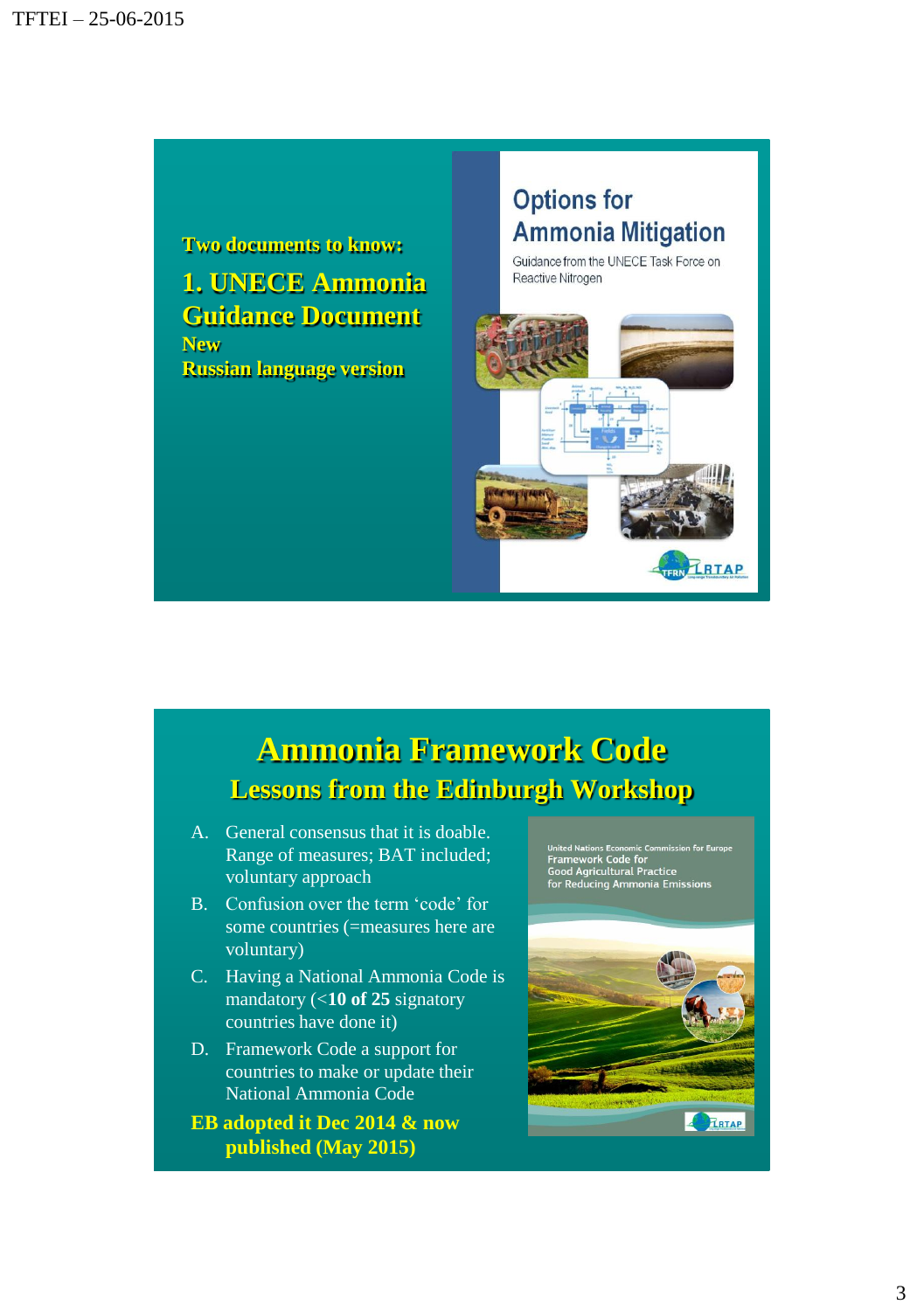

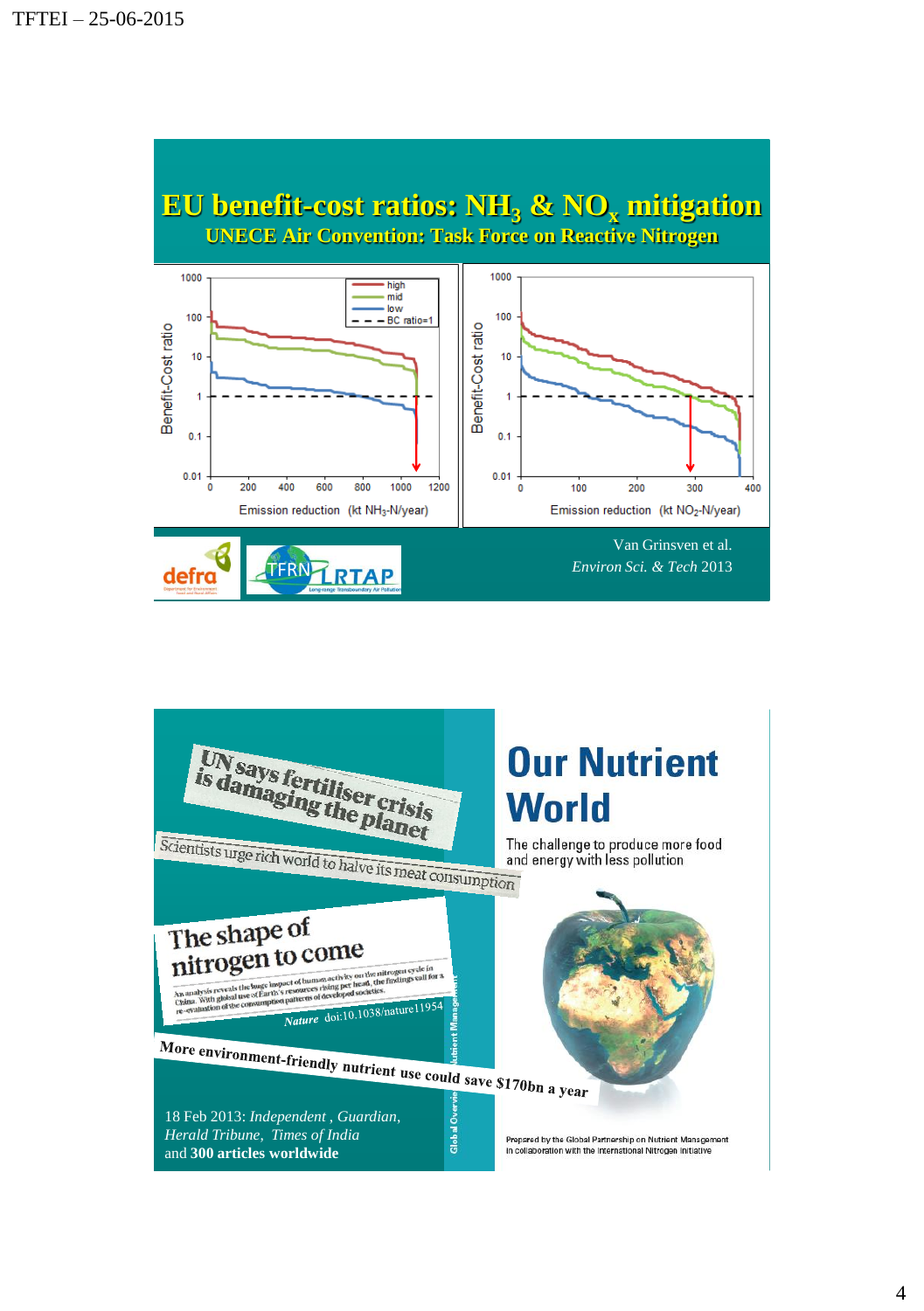